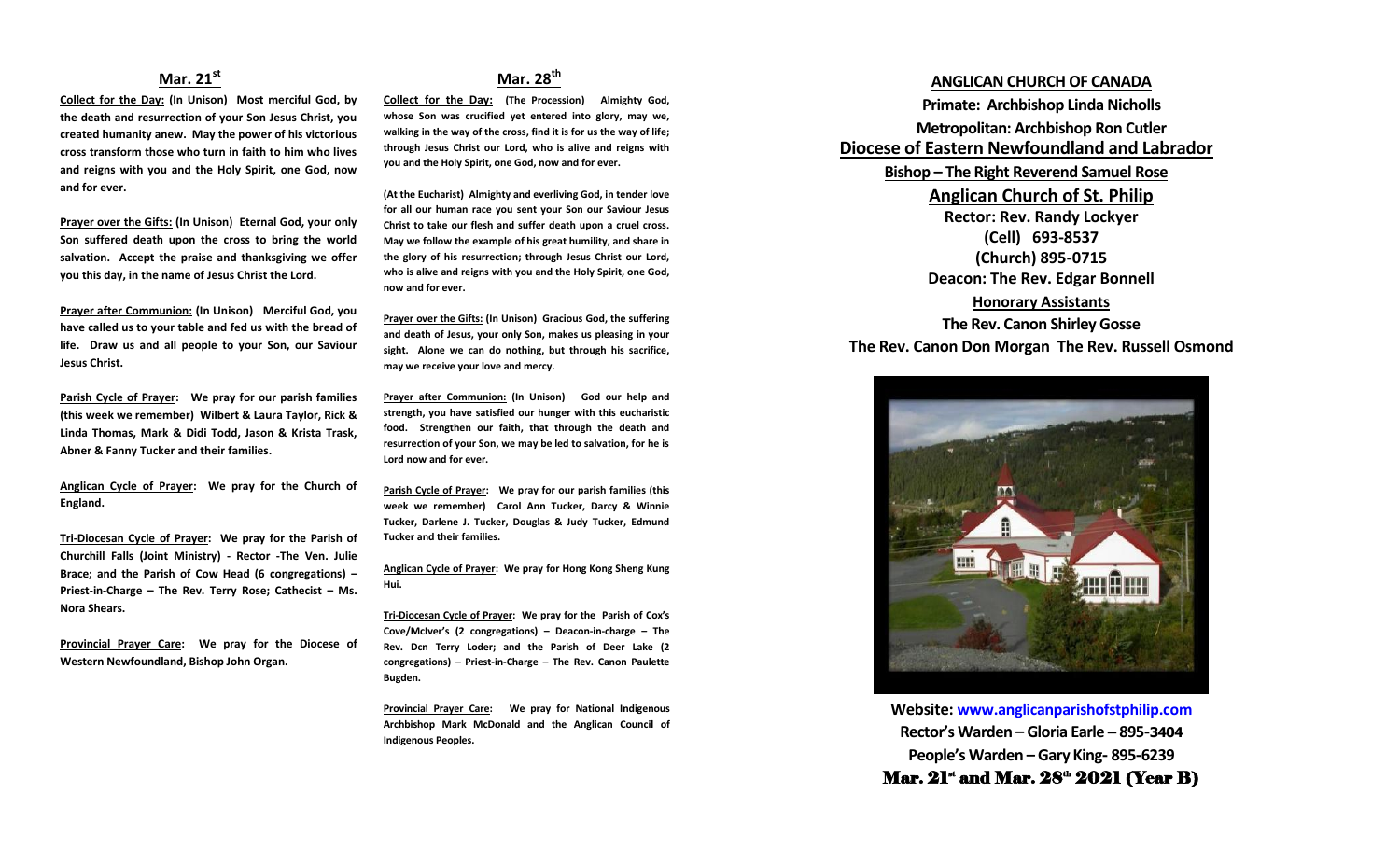#### **A WARM WELCOME IS EXTENDED TO ALL OUR PARISHIONERS AND VISITORS WHO ARE WITH US TODAY. WE HOPE THAT GOD WILL BLESS US AS WE WORSHIP HIM HERE TOGETHER AT ST. PHILIP'S CHURCH.**

**From the Rector's desk:** As I write this reflection for the bulletin of March  $21<sup>st</sup>$  and  $28<sup>th</sup>$ , I am keenly aware that, in many ways we are in the same position as last year, but yet very different at the same time. As we headed toward Easter last year we were all in a state of disarray, fear and anxiety, because this new and frightening virus, known as Covid-19, had caused our world to come to a grinding halt. Practically every facet of our lives changed or was put on hold, including our ability to meet together in our church buildings as the family of God. We are now in year two of the global pandemic, and, at this time (March18th) we really don't know what Easter will look like this year either. What is different about this year is that we have had the experience of living and adapting to Covid-19 for an entire year, and we are not in the same state of confusion and panic as last year. In addition to that we now have effective vaccines that are being rolled out across Canada and the world, albeit not as quick as we would like. So there is a newfound sense of hope and optimism that was absent for many this time last year. We now know that, in the not too distant future, everyone that wants to be vaccinated will be, and this will enable the world to start waking up again and resuming the normal day-to-day activities that ceased at the declaration of this pandemic. We are so tired and worn out after a year of living this way that we just can't wait for some sense of normalcy once more. Good news is – we are getting very close to that day. Next Sunday, Palm Sunday (March  $28<sup>th</sup>$ ), will mark the beginning Holy Week, normally a very busy and solemn week in the Christian Church. It begins with Jesus' triumphal entry into Jerusalem on the back of a donkey, where he is hailed as "King". Later in that week he is arrested, beaten, put on trial and crucified on a cross. That was a despairing time for the followers of Jesus and those closest to him, they had given up so much to follow him, and now he appears

to be gone. This "King" who promised them a better life, went to the Cross without any resistance, how could their lives be better now? They lost any hope they had, and now they were totally exposed and vulnerable to the same treatment by those who nailed Jesus to the Cross. It was indeed a dark time for those who had sacrificed everything to follow Jesus, and it must have appeared to be the end of this new movement that was spreading quickly through the known world. That was Good Friday, and, then there was Easter Sunday, and that was the day where despair gave way to hope, darkness gave way to blinding light, and death gave way to new life. We are an Easter people, the resurrection of Christ over two thousand years ago is what gives us hope even in the midst of turmoil and uncertainty in life. Even though at this moment we aren't sure what this Holy Week and Easter will look like, we don't know if our building will be open to allow us to come together inside or not, we do know that we will commemorate Holy Week and celebrate Easter Day. The celebration of Easter is as natural to us Christians as breathing itself, it is the very foundation of our faith, and we will indeed celebrate. There will be worship services here at St. Philip's in Holy Week, on Wednesday, Maunday Thursday, and Good Friday. If we cannot do so inside the church building, we will do so outside. We will also worship on Easter Sunday, as we have been doing every Sunday. The donation of an FM Radio Frequency now makes it possible for the services to be broadcast through car radios as people park in the lot. So hang in there everyone, God is providing a way for us to be the body of Christ in these challenging times, and there is profound hope that soon this virus will be under control and our lives will improve. Blessings on you all!

(Rev. Randy)

## **THE BULLETIN FOR THE WEEKS OF Mar. 21st and Mar. 28th**

*IS GIVEN TO THE GLORY OF GOD and IN LOVING MEMORY OF:*

## **Derek Mercer (April 16, 1953 – June 13, 2019)**

*"To everything there is a season, and a time to every purpose under heaven"*

Lovingly Remembered and forever in our hearts,

*Carol, Matthew, Brittany and Calla Ann*

 $\sim$  &  $\sim$ 

## **Edwin Collis (December 8, 1930 – March 28, 2015)**

*"Forever in our Hearts"*

Remembered by:

*Debbie, Marie, Randy & Nicole*

## *Dismissal Song*

**Go now in peace; never be afraid. God will go with you each hour of every day.**

**Go now in faith,** 

**steadfast strong and true. Know he will guide you in all you do.**

**Go now in love and show you believe. Reach out to others so all the world can see.**

**God will be there watching from above. Go now in peace, in faith and in love.**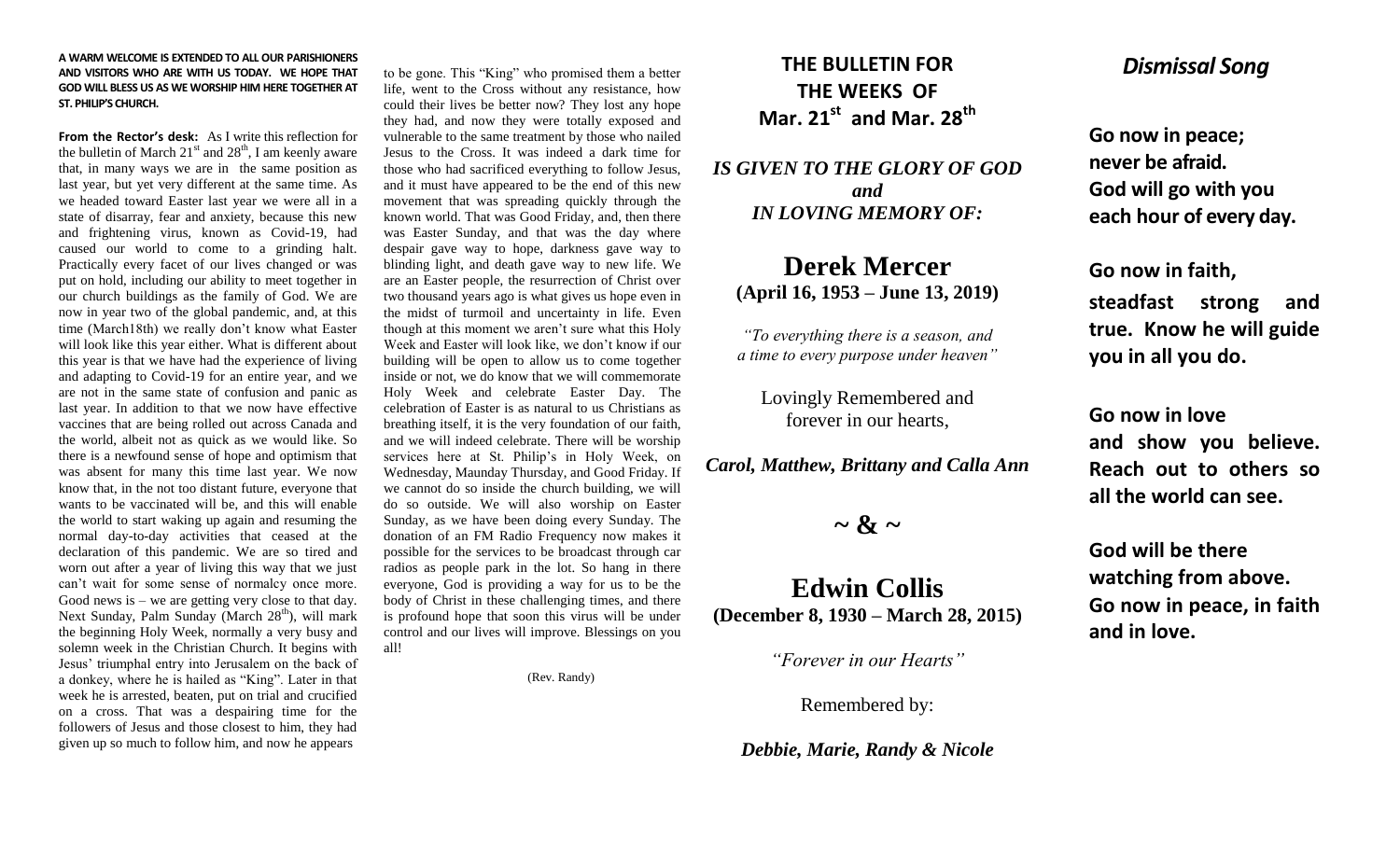#### *NOTICES/MEMORABLE DATES*

**The FM Radio Frequency is up and going!** For the past couple of weeks we have been availing of this new way of worshipping together safely, and keeping warm as we do so. Simply park in the church lot and tune your radio to 98.5 FM and the service will be heard through your car radio. It can also be heard by those who live in the immediate vicinity of the church building. This gift to the church was donated by the following families in memory of their loved ones:

*IN MEMORY OF Arthur W Squires* (By sisters, Florence Morgan (Canon Don), Winnie Lynch, Dorothy **ACW Lenten Sock Project** is being done again this Clarke (Lewis))

*IN MEMORY OF Edgar Clark* (By wife Joyce and family) *IN MEMORY OF Leila Tulk* (By husband Tom and family)

Philip's parish and we will be able to make excellent use of it.

**Sunday Services in the parking lot** are being done once more by Rev. Randy every Sunday at 10:30 am. Because we are in Winter of course means that we will be governed by weather conditions.

**The midweek Lenten services began on Ash Wednesday** with an outdoor service. Because the church building is closed for public worship now the services will be posted to Facebook each Wednesday.This year we will be using a series titled *Living Lent As People Of The Resurrection*. We invite you to observe a holy Lent and join us weekly for the journey through Lent to Holy Week and Easter.

**Rev. Randy is available for prayer –** during this time of separation and isolation many people may be feeling lonely. If you would like prayer, please contact the office (895-0715) and Rev. Randy will pray with you on the phone.

**Who is an ACW member or an ACM member?** The short answer is, every woman of our parish is an ACW member and every man is an ACM member. We would love to get the numbers of active members up that attend regular meetings. Contrary to what some might think, it's not always about meetings and planning fundraisers, it is also about fun and fellowship together. We would love to see more of our ladies and gentlemen meeting together, getting to know one another better and growing our parish.

We thank them for this generous contribution to St. it to the offering plate where it will be passed on to year. Anyone wishing to participate please take one of the tiny socks, and, over the course of the Lenten season fill it with loose change, or if you prefer include cash. Once you have it ready return the ACW. This is a very important project for the ACW because with Covid-19 restrictions they are very limited to what they can do as fundraisers. Last year they collected almost \$1100 from the socks, let's make it even more successful this year. If you need a sock please call the church office.

> **Parish Finances** is always a concern for us as we endeavor to keep up-to-date on our commitments. Last year (2020) turned out to be an excellent year for the parish financially, as all of you, parishioners of St. Philip's parish rallied to ensure the bills could be paid in the midst of the pandemic as our building was closed. We are very grateful for that, and, not many parishes in the diocese had this experience, and it happened here because of your faithfulness to God and your devotion to this parish. We are now coming to the end of the first quarter of 2021, and we want to remind everyone that the challenges of the global pandemic are still with us, our building continues to be closed down for inside worship and fundraising is non-existent at the moment. We ask everyone to be mindful of our situation and to help us keep up financially by being regular in your financial support of the parish. God bless you for all you do in the life of our parish.

**New Vestry members are needed for the upcoming annual meeting.** Each year several members go off Vestry having served their 3 year term, which leaves openings for new members. Please give this some thought and speak to the rector or wardens if you would like to offer yourself this year. If you served on Vestry before and have been off for at least one year you are eligible to be nominated again.

**There are still some 2020 tax receipts in the foyer.** If you have not received yours yet please call the church office at 895-0715 to arrange pickup.

**If you would like to receive Rev. Randy's weekly email** please provide your email address. Periodically, the Rector sends out emails to all those in the parish whose email he has on file. Please provide him with your email address by emailing him at [lockyerrandy@gmail.com.\](mailto:lockyerrandy@gmail.com./)

**What is the status of parish hall rentals?** At this time The Canon EB Cheeseman Parish Centre is not available for general rentals. As of September, we made the hall available to our major renters - Ballicatter and Eastern Health group - as long as they had documentation from Eastern Health showing their start-up plan.

**Did you know that you can advertise your business in Anglican Life?** Our Tri-diocesan newspaper goes out to thousands of homes all across Newfoundland & Labrador every month, and thousand more view the online publication. You can purchase half pages or full pages. For more information please contact The Rev. Fred Marshall, the Tri-diocesan Joint Committee Officer at: [fred.marshall@nljointcommittee.com](mailto:fred.marshall@nljointcommittee.com) or by telephone 709-727-4346 By advertising you reach a greater number of potential customers while at the same time providing much needed revenue to our church newspaper.

**The annual meeting of the congregation,** originally scheduled for Feb.  $28<sup>th</sup>$ , will now take place whenever we have permission to gather for worship again. Because we will be very cautious whenever we reopen, in our efforts to keep everyone safe, the meeting will be very short and deal with only vital items. With the closure of the building for over 6 months, and limited activities even after we reopened, there will not be a lot of church activities to report on for last year.

**Hospital visitation is limited to only the appointed chaplain.** Whenever any of our parishioners are admitted to hospital, parish clergy are prohibited from visiting because of Covid-19 guidelines. So please ask for the Anglican Chaplain, and, he will be most happy to visit you regularly during your hospital stay.

**Rev. Randy is now accepting names for Confirmation.**  Last year we were about to call for registration for Confirmation when the pandemic was declared and we had to close down. Because we are still closed we are only accepting the names for now. If you have a child for Confirmation please let the rector know. Once we have a definitive number, Rev. Randy will acquire a Confirmation date from Bishop Rose as soon as we are able to safely gather again.

**March 21st is** *"International Day for the Elimination of Racial Discrimination".* In Advent 2020 the group known as *Churches Beyond Borders,* which includes the Anglican Church of Canada, The Evangelical Lutheran Church of Canada, The Episcopal Church, and the Evangelical Lutheran Church of America, vowed to work together to combat racism and white supremacy in our society. In the past year we have seen an alarming number of racial incidents in our world, where people are singled out for violence against them simply because of the color of their skin or ethnicity. It is hard to believe that in this day and age racism is still with us, but it is very much alive and well in our world, in our nation, in our province and in our communities. May we work toward a time when all of God's children will be equal, and the evil of racism and supremacy will be wiped from the face of the earth.